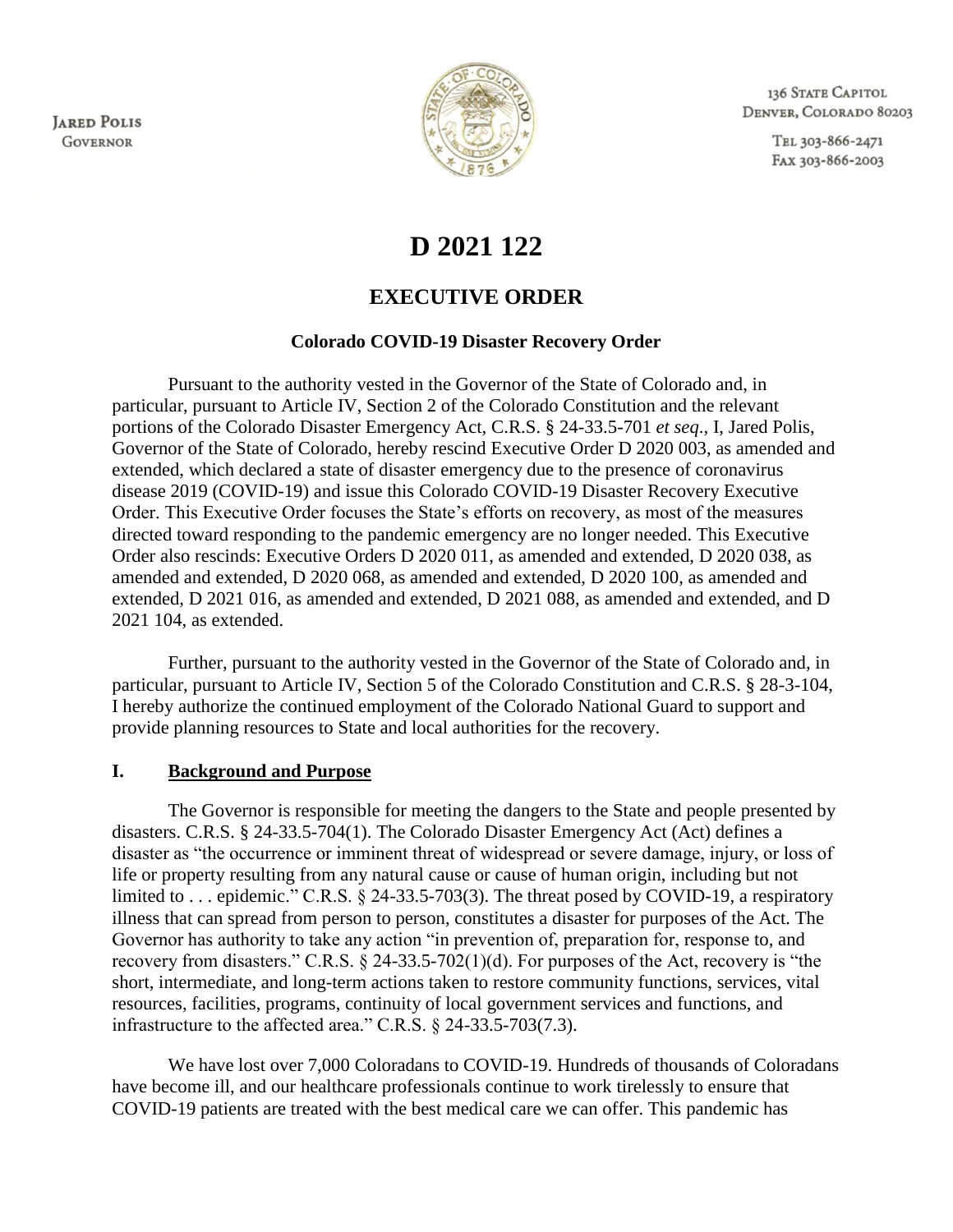required extraordinary sacrifices from each and every resident of our State. I thank all Coloradans for rising to meet this moment in world history. Every aspect of our lives changed, but despite the enormous challenges, we undertook these actions to protect ourselves, our friends, our families, and our community.

Thanks to the tremendous efforts of all Coloradans, the moment for extraordinary executive action has passed. I no longer need to use much of the temporary authorities granted to the Governor under the Act. The State has made tremendous progress in terms of containing and treating infection and distributing the COVID-19 vaccine. Over seventy percent of adults have now received at least one dose of the lifesaving COVID-19 vaccine, and we are beginning to see life return to a new normal. I am therefore rescinding all previous Executive Orders issued due to COVID-19 and amending and restating this Executive Order to focus only on those measures related to the State's recovery from the COVID-19 pandemic emergency.

This Executive Order rescinds Executive Order D 2020 003 and restates certain provisions to focus on the State's recovery from the COVID-19 pandemic emergency. This Executive Order contains directives that facilitate administering the lifesaving COVID-19 vaccine and ensuring that our healthcare facilities have sufficient resources to treat COVID-19 patients, improve our economic recovery, maintain access to additional federal funding, and continue the State's disaster declaration and essential directives for response and continuity of State government. Together, these directives will ensure agency access to State and federal funding and enable the State to continue COVID-19 response and recovery activities.

## **II. Directives**

#### **i. Administering the Lifesaving COVID-19 Vaccine and Ensuring Our Healthcare Facilities Have Sufficient Resources to Treat COVID-19 Patients**

- A. I direct the Executive Director of the Colorado Department of Regulatory Agencies (DORA), through the Director of the Division of Professions and Occupations (DPO), to promulgate and issue temporary emergency rules to permit the licensed professionals listed below to cross-train, supervise, and delegate responsibilities concerning the temporary care and treatment of patients to the professionals listed in Section II.i.B, below, in hospitals, inpatient medical facilities, including emergency departments, and outpatient settings, including but not limited to providing the COVID-19 vaccine, as long as such delegated responsibilities are appropriate based on each delegated professional's education, training, and experience:
	- 1. Advanced practice nurses and certified registered nurse anesthetists as defined in C.R.S. § 12-255-104(1);
	- 2. Nurses as defined in C.R.S. §§ 12-255-104(7) and 12-255-104(11);
	- 3. Physicians as described in C.R.S. § 12-240-107;
	- 4. Physician assistants as described in C.R.S. §§ 12-240-107(6) and 12-240- 114.5; and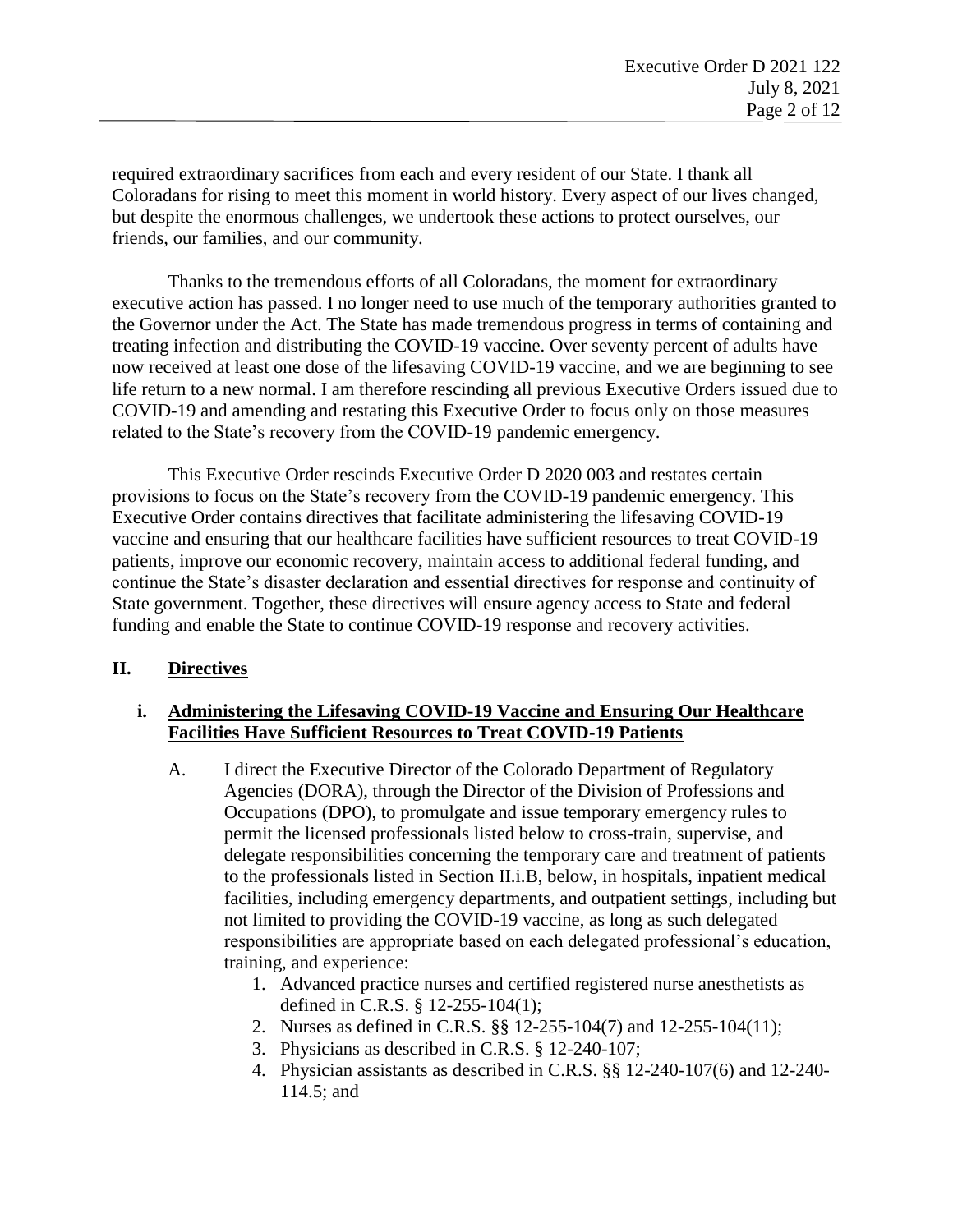- 5. Respiratory therapists as defined in C.R.S. §§ 12-300-104(2) and (3).
- B. I temporarily suspend the following statutory and regulatory scope of practice limitations to permit the licensed professionals listed in Section II.i.A, above, to cross-train, supervise, and delegate responsibilities concerning the temporary care and treatment of patients to the professionals listed below:
	- 1. C.R.S. §§ 12-260-110 and 12-255-131, and 3 CCR 716-1 Rule 1.10(I) (limiting the practice of certified nurse aides);
	- 2. C.R.S. § 12-215-103(4) and 3 CCR 707-1 Rule 1.7 (limiting the practice of chiropractors);
	- 3. C.R.S. §§ 12-220-104(6) and 12-220-130(1)(cc), (gg) and (ii), and 3 CCR 709-1 Rules 1.9(D)(2)(a), 1.14(F), and 1.17(C)(1) and (2) (limiting the practice of dentists);
	- 4. C.R.S. §§ 12-270-104(6) and 12-270-111 (limiting the practice of occupational therapists), C.R.S. § 12-270-109, and 3 CCR 715-1 Rule 1.5 (requiring the supervision of occupational therapy assistants);
	- 5. C.R.S. § 12-275-103(1) (limiting the practice of optometrists);
	- 6. C.R.S. §§ 12-285-104(6)(a), 12-285-108, 12-285-128, and 12-285-203 (limiting the practice of physical therapists and physical therapist assistants);
	- 7. C.R.S. § 12-290-102(3) and 3 CCR 712-13 Rule 290 (limiting the practice of podiatrists);
	- 8. C.R.S. § 12-255-115 (limiting the practice of retired volunteer nurses);
	- 9. C.R.S. §§ 12-305-104(4) and 12-305-111 (limiting the practice of speech language pathologists);
	- 10. C.R.S. §§ 12-310-102(4) and (5), C.R.S. § 12-310-103(1)(a), and 4 CCR 745-1 Rule 1.6 (limiting the practice of surgical assistants and surgical technologists);
	- 11. C.R.S. § 12-315-104(14)(a) (limiting the practice of veterinarians); and
	- 12. C.R.S. § 12-240-107(2) (otherwise barring non-physicians from performing tasks within the practice of medicine so long as the licensed healthcare professionals identified in this Section II.i.B are acting in compliance with this Executive Order).
- C. I temporarily suspend the medical tasks that may be delegated to anesthesiologist assistants under C.R.S. § 12-240-107(7)(a), and I direct the Executive Director of DORA, through the Director of DPO, to promulgate and issue temporary emergency rules that allow certified nurse anesthetists and anesthesiologist assistants to perform airway management for COVID-19 patients.
- D. I direct the Executive Director of DORA, through the Director of DPO, to promulgate and issue temporary emergency rules that permit the licensed professionals listed in Section II.i.A, above, to cross-train, supervise, and delegate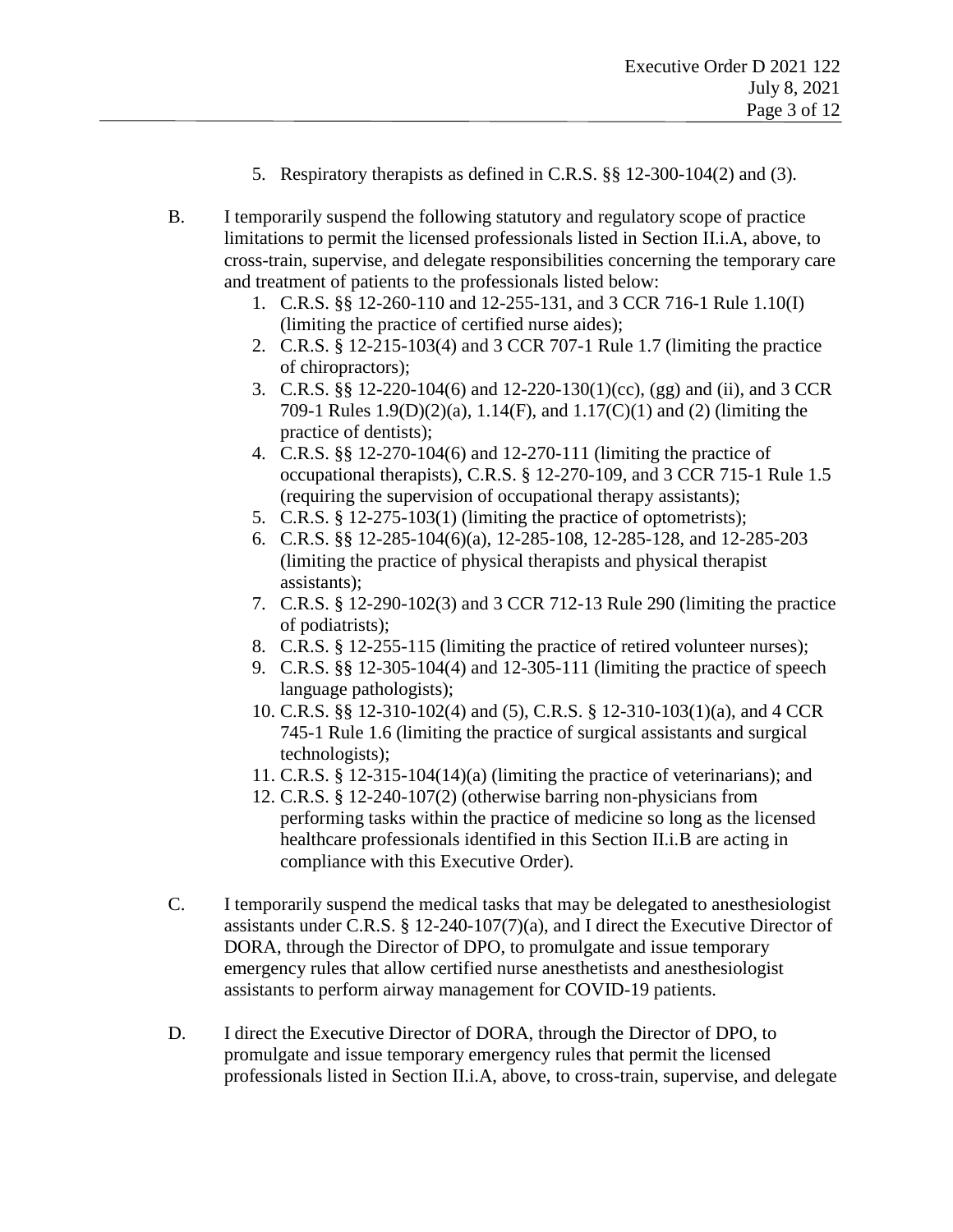responsibilities to medical assistants who are not otherwise listed in Section II.i.B, above, to treat patients.

- E. I direct the Executive Director of DORA, through the Director of DPO, to promulgate and issue temporary emergency rules that permit the licensed professionals listed in Section II.i.A, above, to cross-train, supervise, and delegate responsibilities to volunteer nursing students, as referenced in C.R.S. § 12-255- 127(f), who are currently enrolled in their last semester of their educational program to treat patients.
- F. I temporarily suspend the following State Board of Nursing (SBON) Rules in 3 CCR 716-1 to facilitate the completion of nursing and nurse aide students' studies to make additional professionals available to the healthcare workforce as soon as possible:
	- 1. SBON Rule 1.2 C.11. (requiring concurrent clinical and theory experiences to allow clinical hours to be completed beyond six (6) months of relevant theory content);
	- 2. SBON Rule 1.10 D.12.a. (requiring completion of a written examination, including skills-based examination, as a condition of nurse aide certification);
	- 3. SBON Rule 1.2 E. 15.c.(4)(a) (requiring a minimum of four hundred (400) clinical hours graduation from a practical nursing education program);
	- 4. SBON Rule 1.2 E. 15.c.(4)(b) (requiring a minimum of seven hundred fifty (750) clinical hours for graduation from a professional nursing education program);
	- 5. SBON Rule 1.2 E.15.c.(4)(c) (requiring fifty percent (50%) of clinical hours in the Medical Surgical Nursing II, Community Health and Capstone (practicum) courses, pediatrics, obstetrics, psychiatric and medical surgical nursing be completed in a clinical setting);
	- 6. SBON Rule 1.2 E.15.c.(13)(d) (requiring faculty supervision for healthcare related volunteer experiences); and
	- 7. SBON Rule 1.11.E.2.a. (requiring that a minimum of sixteen (16) hours of clinical instruction be performed in a clinical setting as part of any certified nurse aide program).
- G. I temporarily suspend C.R.S. § 12-255-111(2) and 3 CCR 716-1 Rules 1.14(C) and (D), requiring national certification or designated population focus for advanced practice nurses when engaging in inpatient care, only to the extent necessary to enable advanced practice nurses without such certification or designation to evaluate and treat COVID-19 patients.
- H. I temporarily suspend C.R.S. § 12-260-120(1)(d), prohibiting the employment of a nurse aide student for longer than four (4) months unless certified, to enable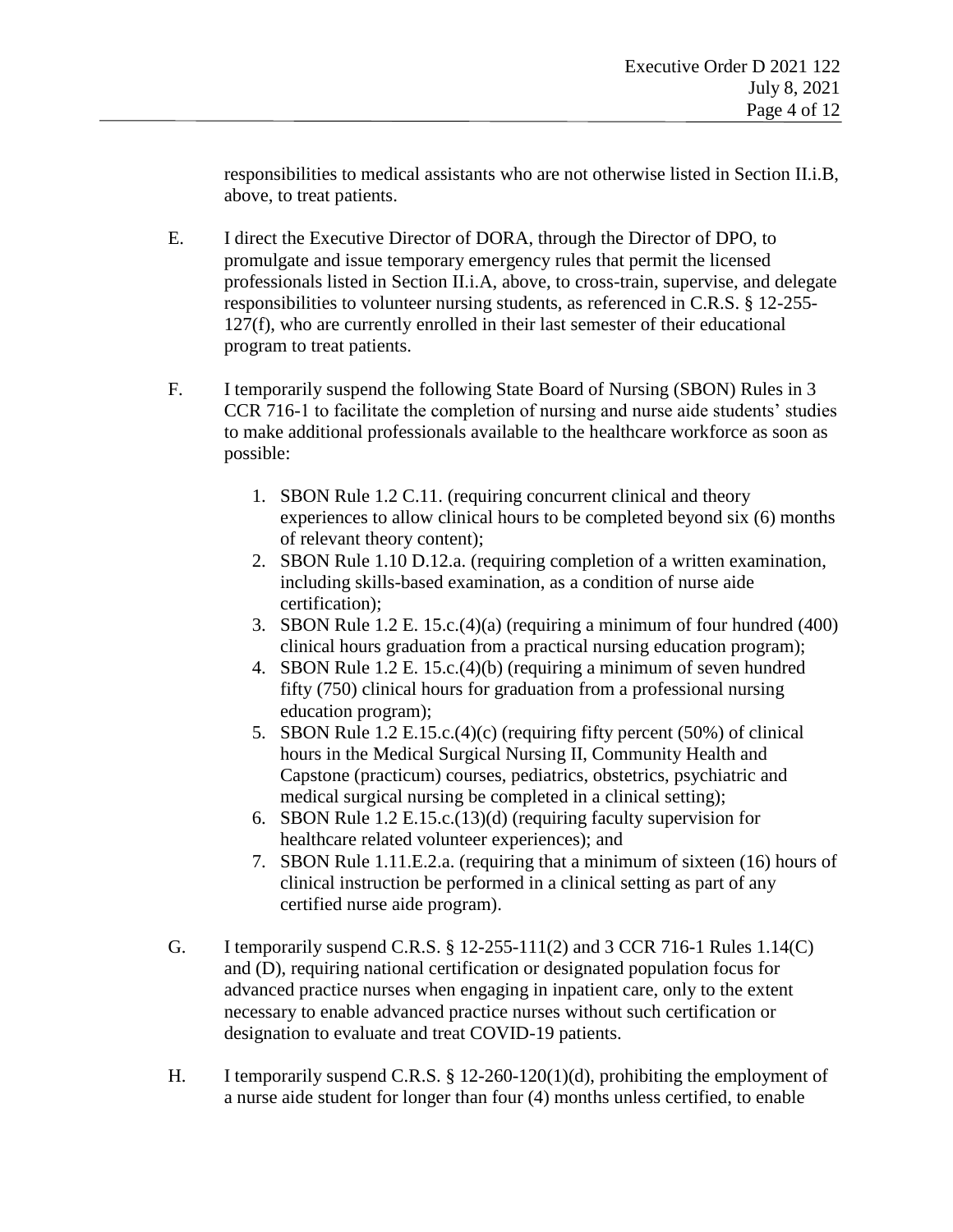nurse aide students to continue to evaluate and treat patients beyond four (4) months.

- I. I temporarily suspend the emergency rulemaking authorities set forth in C.R.S. § 24-1-122(3)(m)(I) (Colorado Medical Board), C.R.S. § 24-1-122(3)(gg) (State Board of Nursing), C.R.S. § 24-1-122(3)(h) (Colorado State Board of Chiropractic Examiners, C.R.S. § 24-1-122(3)(k) (Colorado Dental Board), C.R.S. § 24-1-122(3)(m)(II) (Colorado Podiatry Board), C.R.S. § 24-1-122(3)(p) (Colorado State Board of Optometry), C.R.S.  $\S$  24-1-122(3)(y) (State Board of Veterinary Medicine), and C.R.S. § 12-285-105(1)(b) (State Physical Therapy Board), for matters consistent with this Executive Order, and I direct the Executive Director of DORA, through the Director of DPO, to promulgate and issue temporary emergency rules consistent with this Executive Order.
- J. I direct the Executive Director of DORA, through the Director of DPO, to promulgate and issue temporary emergency rules providing for the temporary licensure of nurses who hold valid nursing licenses in good standing from other states, regardless of whether the issuing state is a participant with Colorado in a licensing compact, and the temporary certification of nurse aides without a written examination or skills-based examination.
- K. I direct the Executive Director of DORA, through the Director of DPO, to promulgate and issue temporary emergency rules ensuring that physicians and physician assistants are authorized to engage in inpatient care to evaluate and treat COVID-19 patients regardless of American Board of Medical Specialties (ABMS) Board certifications, national certifications, national specialty certificates of added qualifications, or current scope of specialty or subspecialty practice, if appropriate based on the physicians' or physician assistants' education, training, and experience.
- L. I temporarily suspend the following State Board of Pharmacy Rules (Pharmacy Board Rules) to ensure hospital pharmacies are able to meet the needs of expanding inpatient and emergency department bed counts due to COVID-19 through hospital pharmacy satellites:
	- 1. Pharmacy Board Rule 27.00.10(a) (requiring a maximum 1-mile distance restriction between the primary hospital pharmacy and the hospital satellite pharmacy);
	- 2. Pharmacy Board Rules 27.00.20(c), (e), (f), (i), (j), (k), (i), (m), and (q) (requiring pre-registration inspection as well as various space, technical (such as a sink), and reference requirements);
	- 3. Pharmacy Board Rule 27.00.40 (minimum hours of operation requirement); and
	- 4. Pharmacy Board Rule 27.00.50 (security requirements).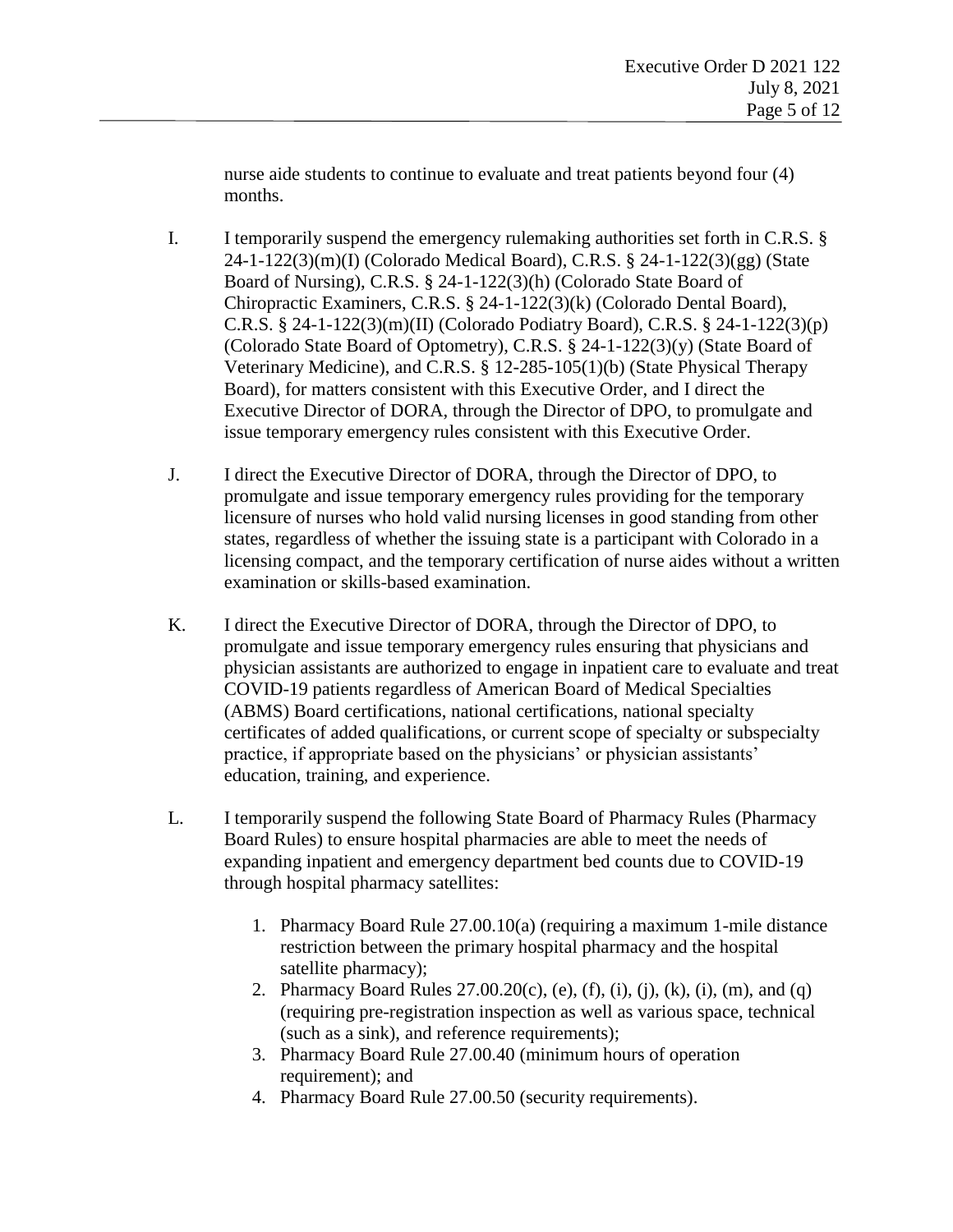- M. Pursuant to federal law, any provider that receives taxpayer dollars for administering the COVID-19 vaccine shall not collect payment of any kind from an individual receiving the COVID-19 vaccine.
- N. The insurance status of an individual seeking to receive the COVID-19 vaccine shall not be used to the individual's detriment for the delivery of the vaccine.
- O. In order to ensure the COVID-19 vaccine is widely distributed, I direct the Colorado Division of Insurance in DORA to promulgate a rule, pursuant to authority in C.R.S. §§ 10-1-108(7) and 10-1-109, establishing a reasonable rate (or rates) by which health insurance carriers will reimburse providers for the cost of COVID-19 vaccine administration.

#### **ii. Improving Economic Recovery**

- A. I direct the Unemployment Insurance Division within the Colorado Department of Labor and Employment (CDLE) to make direct payments to eligible individuals who return to full-time employment between May 16, 2021 and June 26, 2021. The payments will be made as follows:
	- 1. Individuals whose first week of full employment is between May 16, 2021 and May 29, 2021 will be eligible for total compensation up to one thousand six hundred dollars (\$1600).
	- 2. Individuals whose first full week of employment is May 30, 2021 through June 26, 2021 will be eligible for total compensation up to one thousand two hundred dollars (\$1200).
	- 3. The payments will be split in half, with fifty (50) percent being distributed after four (4) weeks of employment, and the remaining fifty (50) percent after eight (8) weeks of employment. The total paid to any eligible individual shall not exceed the amounts set above. If an individual returns to unemployment at any time during the eight (8) week period, they will have forfeited the remainder of their payment.
- B. For purposes of this Section II.ii of this Executive Order, the term "eligible individual" means any individual who received at least one week of unemployment insurance compensation during the period of time between March 28, 2021 and May 16, 2021 and:
	- 1. Was monetarily eligible, by meeting the eligibility requirements in C.R.S. § 8-73-107(1)(e), for a weekly benefit amount of at least twenty five dollars (\$25);
	- 2. Has verified their identity in accordance with Unemployment Insurance Program Letter No. 16-21;
	- 3. Certifies that they have returned to work full time within the eligible dates of this program;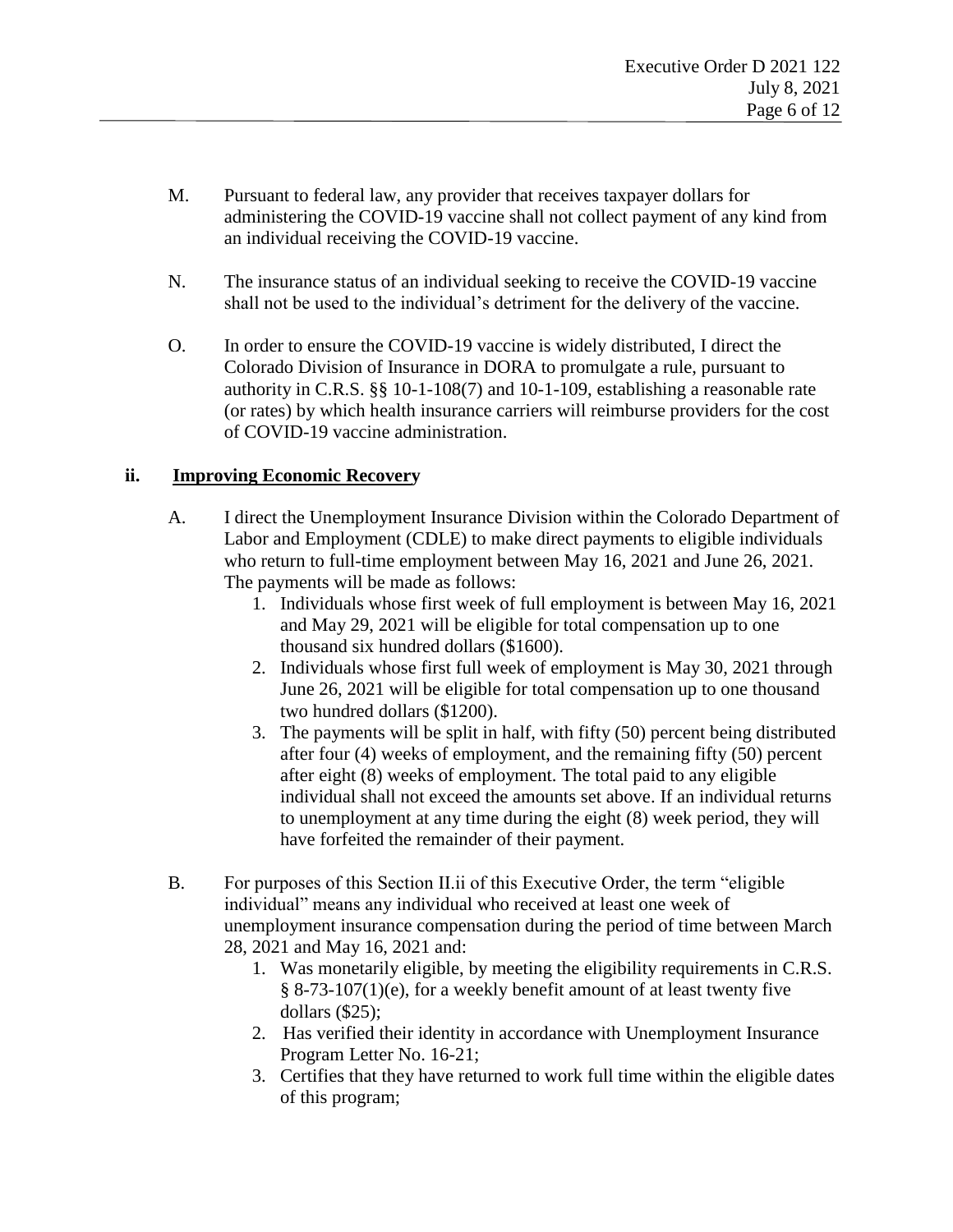- 4. Resides within the State of Colorado;
- 5. Returns to work within the State of Colorado; and
- 6. Is not receiving unemployment benefits pursuant to C.R.S. § 8-75-201 *et seq*.
- C. For purposes of Section II.ii of this Executive Order, the term "unemployment insurance compensation" means:
	- 1. Unemployment Insurance Compensation administered pursuant to Articles 70 to 82 of the Colorado Employment Security Act, C.R.S. § 8-70-101, *et seq*.;
	- 2. Unemployment Compensation for Federal Employees (UCFE), under 5 U.S.C. § 8501, *et seq.*, and Unemployment Compensation for Ex-Service members (UCX), under 5 U.S.C. § 8521, *et seq*.; or
	- 3. Pandemic Emergency Unemployment Compensation (PEUC), under section 2107 of the Coronavirus Aid, Relief, and Economic Security Act, H.R.748, 116th Cong. (2019-2020) (CARES Act).
- D. The allocated funds for this program and any costs associated with the administration of those payments shall not be billed against the CDLE Unemployment Insurance fund or any administrative grant provided through the United States Department of Labor (USDOL) for program administration but shall instead be solely charged to the funds encumbered by this Executive Order and extensions thereof.
- E. Prior to the commencement of any activity by CDLE related to the distribution of the funds transferred, documented approval from the USDOL is required in accordance with the requirements of 2 C.F.R. 200.407, Subpart E. Any administrative costs borne by CDLE to implement this Executive Order shall be proportionately allocated pursuant to 2 C.F.R. Part 200, Subpart E and as provided through any relevant USDOL Guidance including, but not limited to, Training and Employment Guidance Letters No. 6-05, 15-09, 6-02 regarding how to properly apply cost allocation principles.
- F. Standard eligibility rules for the receipt of unemployment insurance are not applicable to this incentive program, and any decision to provide or deny payments under the program is not subject to appeal rights.
- G. I temporarily suspend the provision in C.R.S.  $\S$  42-2-118(1.5)(a)(1) that electronic renewal shall be available only to drivers twenty-one (21) years of age or older and less than sixty-six (66) years of age, to temporarily allow for electronic renewal to those under twenty-one (21) years of age, and those sixty-six (66) years of age and older in accordance with Executive Order D 2020 003, as amended, restated, and extended.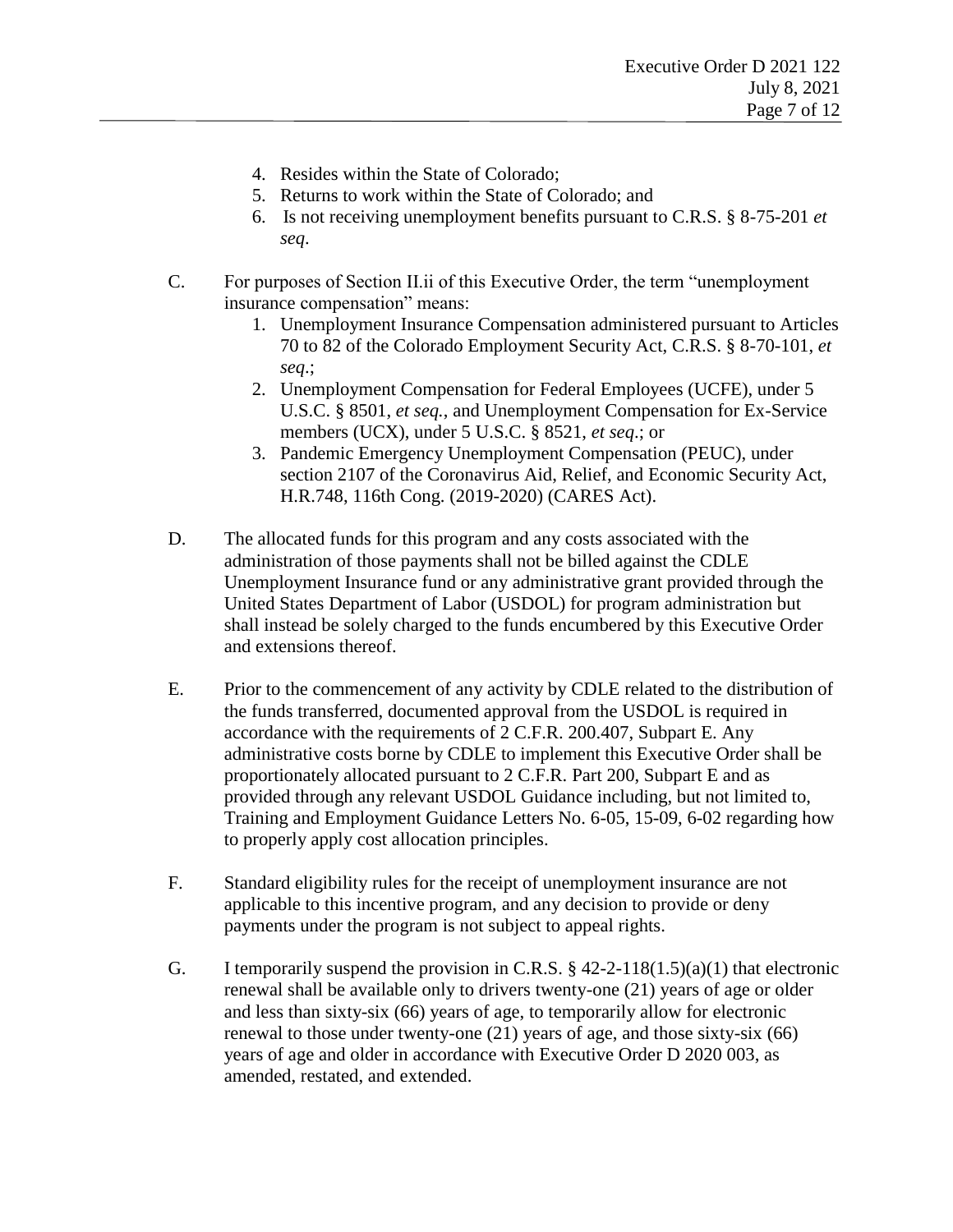- H. I temporarily suspend the provisions in C.R.S. § 42-2-304 regarding renewal of identification cards, to temporarily allow for electronic renewal of identification cards.
- I. The State and federal government have provided rental assistance for residential tenants who are in danger of losing their housing due to the economic impact of COVID-19. The demand for this State and federal aid has been immense, and these programs need time to provide aid to tenants. This directive provides assistance to Colorado residential tenants at risk for eviction while State and federal funds are distributed. The following directives in Section II.ii.I expire on July 31, 2021:
	- 1. I temporarily suspend those portions of C.R.S. §§ 38-12-204(1), 38-12-  $204.3(2)$ , and  $13-40-104(1)(d)$  that require landlords to provide all residential tenants with ten (10) days of notice of any default for nonpayment of rent, during which time the tenant has the opportunity to cure the default. Instead, landlords must provide tenants with thirty (30) days' notice of any default for nonpayment that occurred on or after March 10, 2020 before initiating or filing an action for forcible entry and detainer. Such 30-day notice may extend beyond the expiration of this Executive Order. During this thirty (30) day period, tenants shall have the opportunity to cure any default for nonpayment.
	- 2. Nothing in Section II.ii.I shall be construed as relieving an individual from their obligation to make rent payments.
	- 3. No individual shall file or initiate actions for forcible entry and detainer (i.e. eviction), including any demand for rent under C.R.S. § 13-40-101, *et seq.*, unless the individual has notified the tenant in writing of the resources available to tenants and landlords. To meet this requirement, the individual must provide as notice a copy of the Department of Local Affairs (DOLA) resources found at

[https://drive.google.com/file/d/1e\\_wzHePhG-](https://drive.google.com/file/d/1e_wzHePhG-1aONBlvEzMnJFovC4YfsJi/view)[1aONBlvEzMnJFovC4YfsJi/view.](https://drive.google.com/file/d/1e_wzHePhG-1aONBlvEzMnJFovC4YfsJi/view)

4. I direct the Executive Director of DOLA to continue working with landlords to implement the model rent repayment agreements created by DOLA to assist individuals who are unable to pay rent, which can be found at

[https://drive.google.com/file/d/1mWh7qSpXRMcavBnjnZdQmR9goEcrq6](https://drive.google.com/file/d/1mWh7qSpXRMcavBnjnZdQmR9goEcrq6b0/view) [b0/view.](https://drive.google.com/file/d/1mWh7qSpXRMcavBnjnZdQmR9goEcrq6b0/view)

#### **iii. Maintaining Access to Federal Funding**

A. CDLE shall expedite unemployment insurance (UI) benefits claim processing and distribution of payments to ensure displaced workers as a result of the impacts of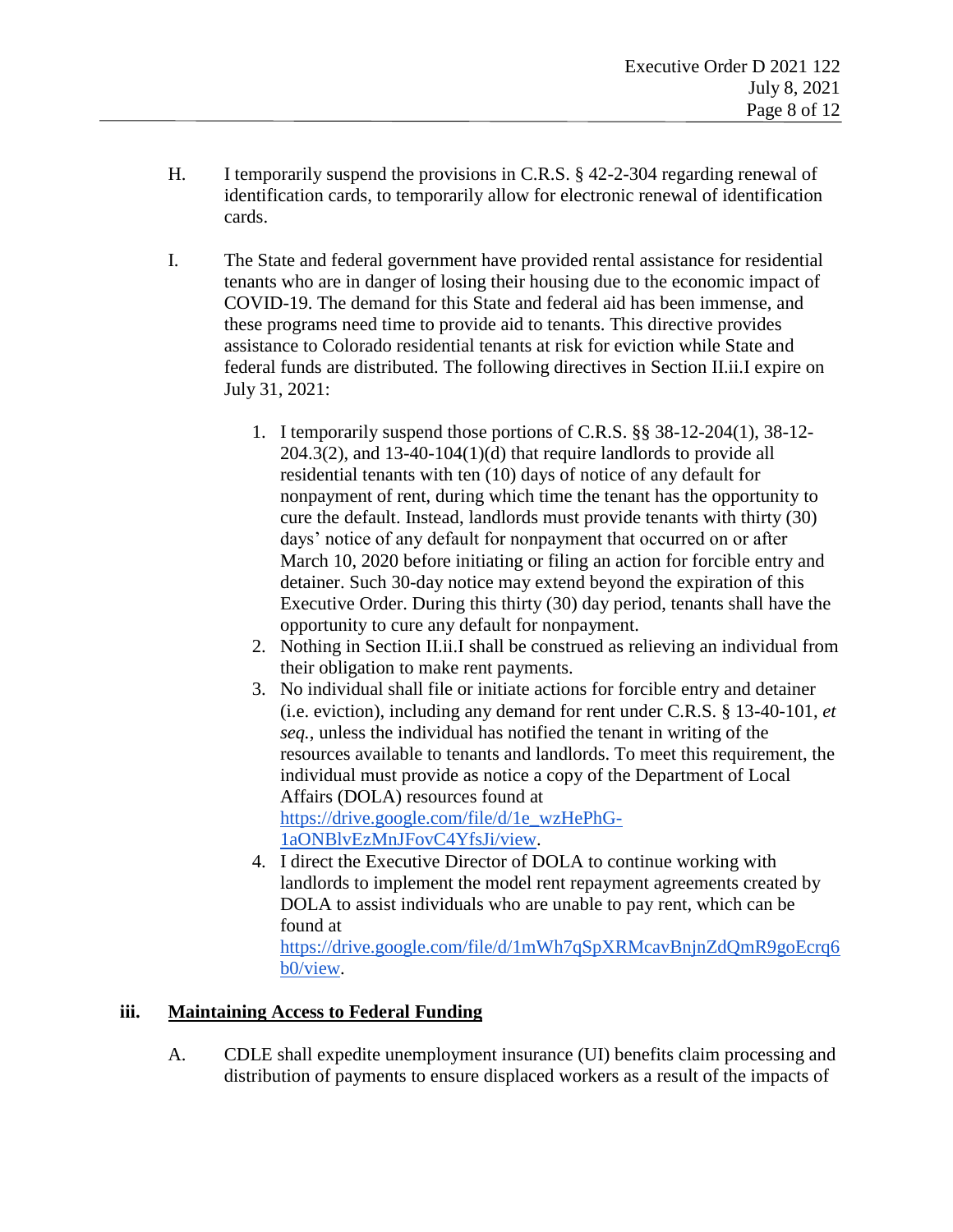COVID-19 will begin receiving such payments within ten (10) days of the receipt of filing their completed applications to the extent practicable.

- B. To accomplish the directives in Section II.iii.A, I suspend the requirement under:
	- 1. C.R.S. § 8-73-107(1)(d) that UI benefit recipients serve an unpaid waiting week prior to receiving benefits.
	- 2. C.R.S. § 8-73-108(e) that UI benefits are charged to employer experience rating accounts, and I direct CDLE, through the Division of Unemployment Insurance, to charge benefits for claims resulting from the impact of COVID-19 to the fund rather than to employer experience rating accounts.
	- 3. C.R.S. § 8-74-102(1) that CDLE staff notify other interested parties upon receipt of a UI benefit claim and that such parties be afforded seven (7) calendar days to respond to said claim before CDLE issues a decision to award benefits, and I direct CDLE, through the Division of Unemployment Insurance, to prioritize the UI benefit payments resulting from the impacts of COVID-19 before providing notification of interested parties and additional fact finding as necessary to ensure prompt payment of benefits.
	- 4. Pursuant to the authorities provided in C.R.S. § 8-74-102(1), the Executive Director of CDLE shall promulgate and issue emergency rules as needed to accomplish the directives in Sections II.iii.A and II.iii.B of this Executive Order.
- C. I temporarily suspend the following statutes for thirty (30) days concerning Medicaid eligibility:
	- 1. C.R.S. §§ 25.5-4-205(3)(b)(I) and 25.5-4-205(3)(d) requiring the collection or verification of any information related to Medicaid eligibility factors, including citizenship, household size, income, or assets for those persons already enrolled in Medicaid;
	- 2. C.R.S. § 25.5-5-201(1)(p) requiring disenrollment of anyone enrolled in Medicaid who reaches the age of sixty five (65);
	- 3. C.R.S. § 25.5-5-101(1)(c) requiring the disenrollment of women enrolled in Medicaid because of pregnancy sixty (60) days following the postpartum period;
	- 4. C.R.S. § 25.5-5-101(1)(e) requiring disenrollment of former foster care children;
	- 5. C.R.S. § 25.5-5-101(1)(d) requiring disenrollment of one (1) year old children who were deemed Medicaid eligible at birth; and
	- 6. C.R.S. §§ 25.5-6-1404(1)(a), (b), and (3)(a) establishing coverage group requirements and requiring payment of premiums in order to maintain eligibility for the Medicaid buy in program.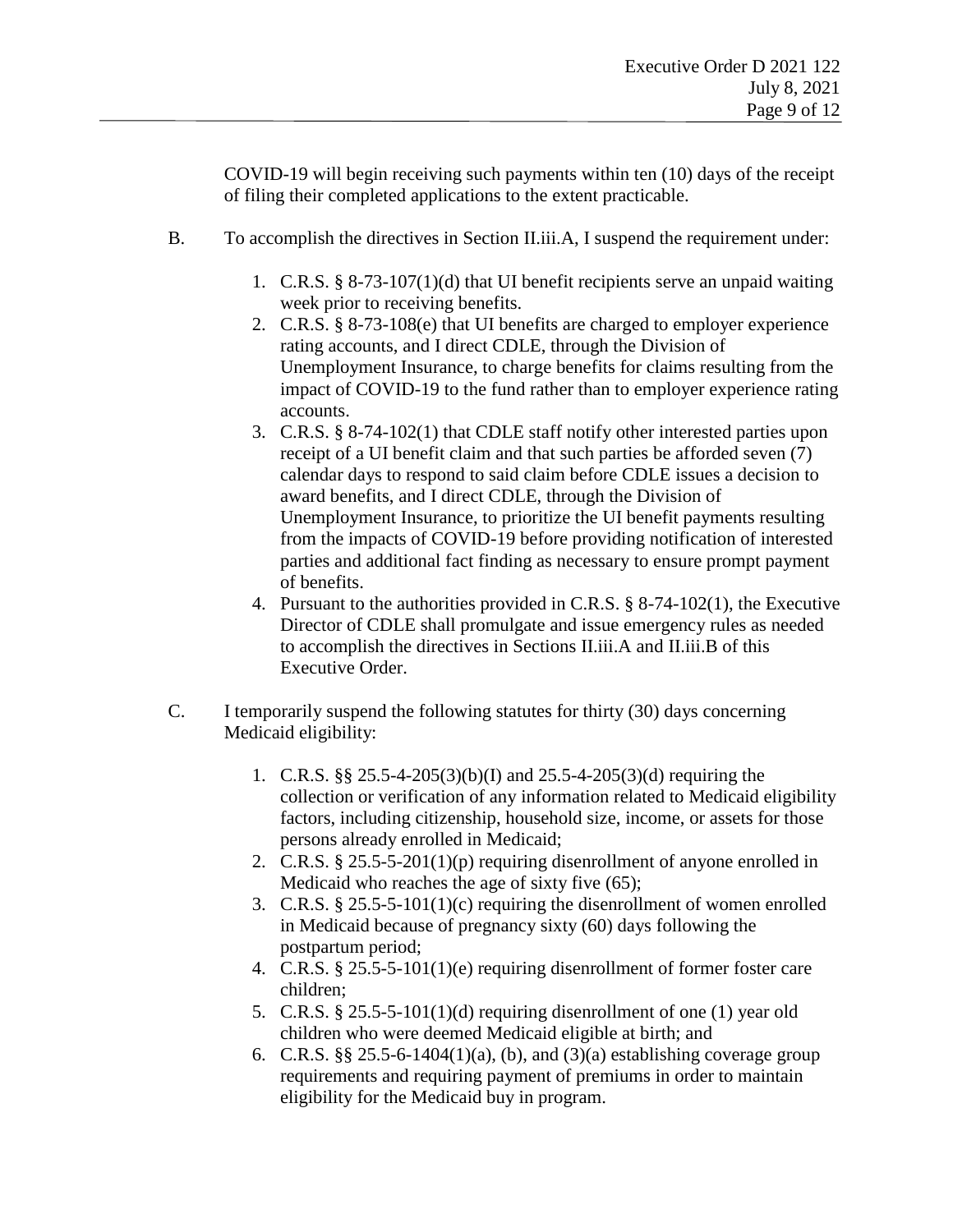- D. I temporarily suspend C.R.S. §§ 25.5-8-109(4) and 25.5-8-109(4.5)(a)(II) requiring disenrollment associated with the annual verification of income of individuals enrolled in the Children's Basic Health Plan, as authorized by the Centers for Medicare and Medicaid Services.
- E. I direct the Executive Director of the Colorado Department of Health Care Policy and Financing (HCPF) to delay the collection of annual enrollment fees for Children's Basic Health Plan enrollees collected under C.R.S. § 25.5-8-107(1)(b).
- F. I temporarily suspend the following statutes:
	- 1. The definition of direct and indirect health care services costs in C.R.S. §  $25.5 - 6 - 201(15)(a)$ ; and
	- 2. C.R.S. §§ 25.5-4-209(1)(b) and (c) requiring copayments or member cost sharing for COVID-19 testing, vaccines, specialized equipment, and therapies to comply with the Family First Coronavirus Response Act.

#### **iv. Essential Directives for Response and Continuity of Government**

- A. On March 5, 2020, the Colorado Department of Public Health and Environment's (CDPHE) public health laboratory confirmed the first presumptive positive COVID-19 test result in Colorado. The presence of COVID-19 in Colorado constitutes a disaster emergency under C.R.S. § 24-33.5-701, *et seq*. I verbally declared a disaster emergency on March 10, 2020, and on March 11, 2020. On March 25, 2020, I requested that the President of the United States declare a Major Disaster for the State of Colorado, pursuant to the Stafford Act. The President approved that request on March 28, 2020. My verbal order of March 10, 2020, declaring a disaster emergency, pursuant to C.R.S. § 24-33.5-704(4), is hereby memorialized by this Executive Order and shall have the full force and effect of law as if it were contained within this Executive Order.
- B. Pursuant to C.R.S. § 28-3-104, my verbal orders of March 10, 2020, activating the National Guard, and authorizing the use of National Guard assets to support and provide planning, logistics, personnel, and facilities to State and local authorities as they respond to the presence of COVID-19 in the State are hereby memorialized by this Executive Order and shall have the full force and effect of law as if they were contained within this Executive Order.
- C. On June 30, 2021, I authorized the transfer and encumbrance of funds in Executive Order D 2021 121 (rescinded) for response activities related to COVID-19. This Executive Order reauthorizes these transfers and encumbrances of funds for the same purposes described therein and for the amount of time described therein.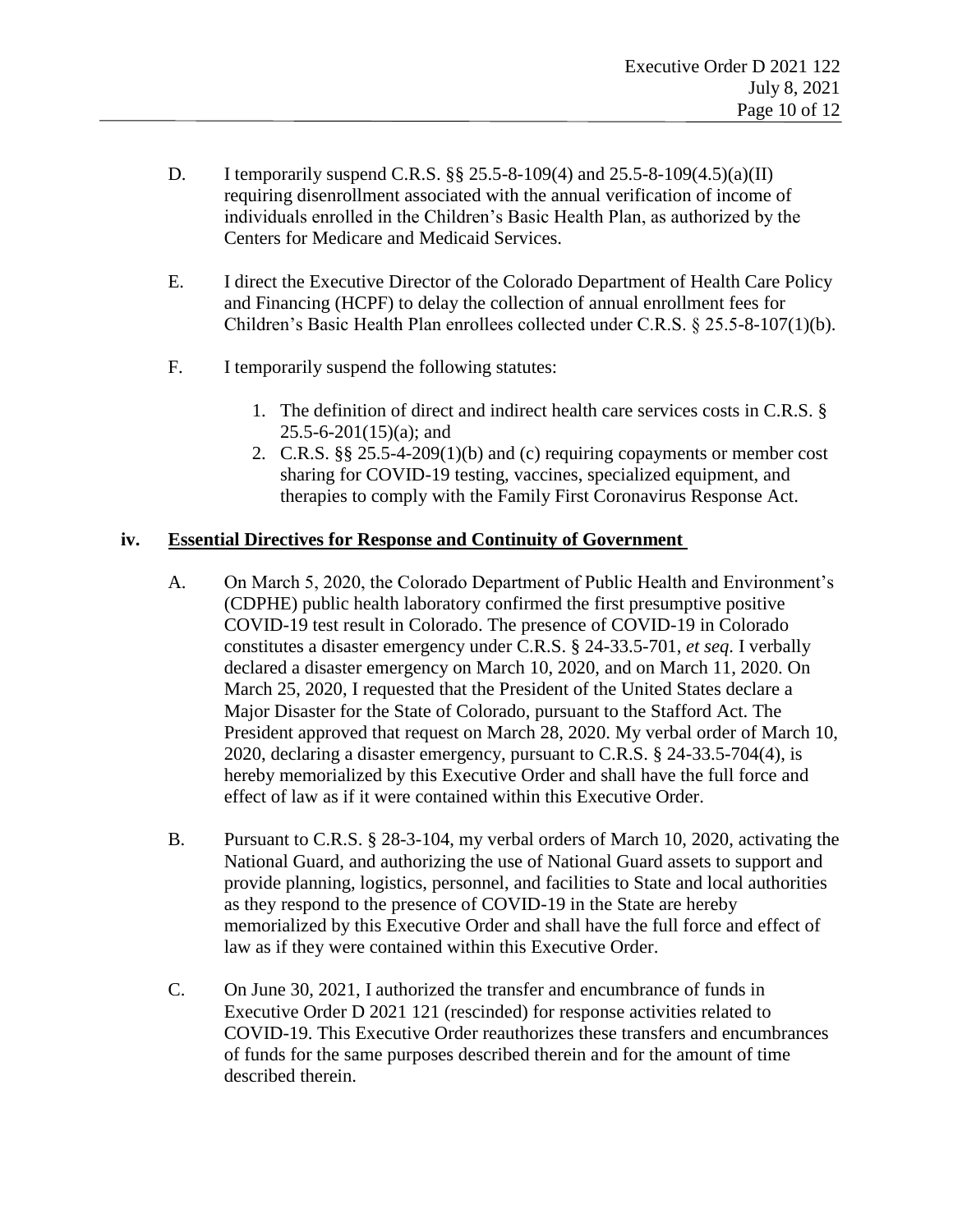- D. Pursuant to C.R.S. § 24-33.5-704(5), I hereby activate the disaster response and recovery aspects of applicable State, local, and interjurisdictional disaster emergency plans. Furthermore, I authorize the employment and use of any forces to which such plans apply, and for use or distribution of any supplies, equipment, and materials, and facilities assembled, stockpiled, or arranged to be made available under the Act or other applicable law.
- E. I authorize the temporary suspension of the following statutory requirements related to the State's procurement of goods and services that are reasonably necessary to save lives, mitigate the effects of the pandemic, prevent further spread of COVID-19, and protect against overwhelming our health care system: C.R.S. § 7-90-801(1) (concerning the requirement that foreign entities file a statement of foreign entity authority, and concerning any filing penalties associated therewith, with the Secretary of State to contract with the State, but maintaining the other statutory requirements concerning a foreign entity's ability to transact business or conduct activities); C.R.S. § 24-17-204 (concerning contract submissions and corresponding analyses submitted to the Office of State Planning and Budget); C.R.S. § 24-30-1104(1)(h) (concerning the Department of Personnel's performance of certain centralized functions and approval processes for the executive branch); C.R.S.  $\S$  24-50-503(1)(a)-(c), (f) (concerning certain threshold requirements for contracts for personal services, but maintaining the requirements for non-discrimination provisions and termination by the State for breach); C.R.S. § 24-102-206 (concerning disclosure, notice, and penalty requirements for contractors and subcontractors performing work outside of the United States or Colorado); C.R.S. § 24-106-103(3)(d) (concerning the time frame in which personal services contracts are to be added to the centralized contract management system); and C.R.S. § 24-106-104 (concerning the types of contracts that may be used to best meet the interests of the State); and C.R.S. §§  $24-37.5-105(3)(g)-(k)$ ,  $(4)$ ,  $(4.5)$  (concerning the responsibilities and procedures for the acquisition of information technology).

## **v. Rescinding All Other Executive Orders Issued Due to COVID-19**

- A. I rescind Executive Order D 2020 011, as amended and extended.
- B. I rescind Executive Order D 2020 038, as amended and extended
- C. I rescind Executive Order D 2020 068, as amended and extended.
- D. I rescind Executive Order D 2020 100, as amended and extended
- E. I rescind Executive Order D 2021 016, as amended and extended.
- F. I rescind Executive Order D 2021 088, as amended and extended
- G. I rescind Executive Order D 2021 104, as extended.